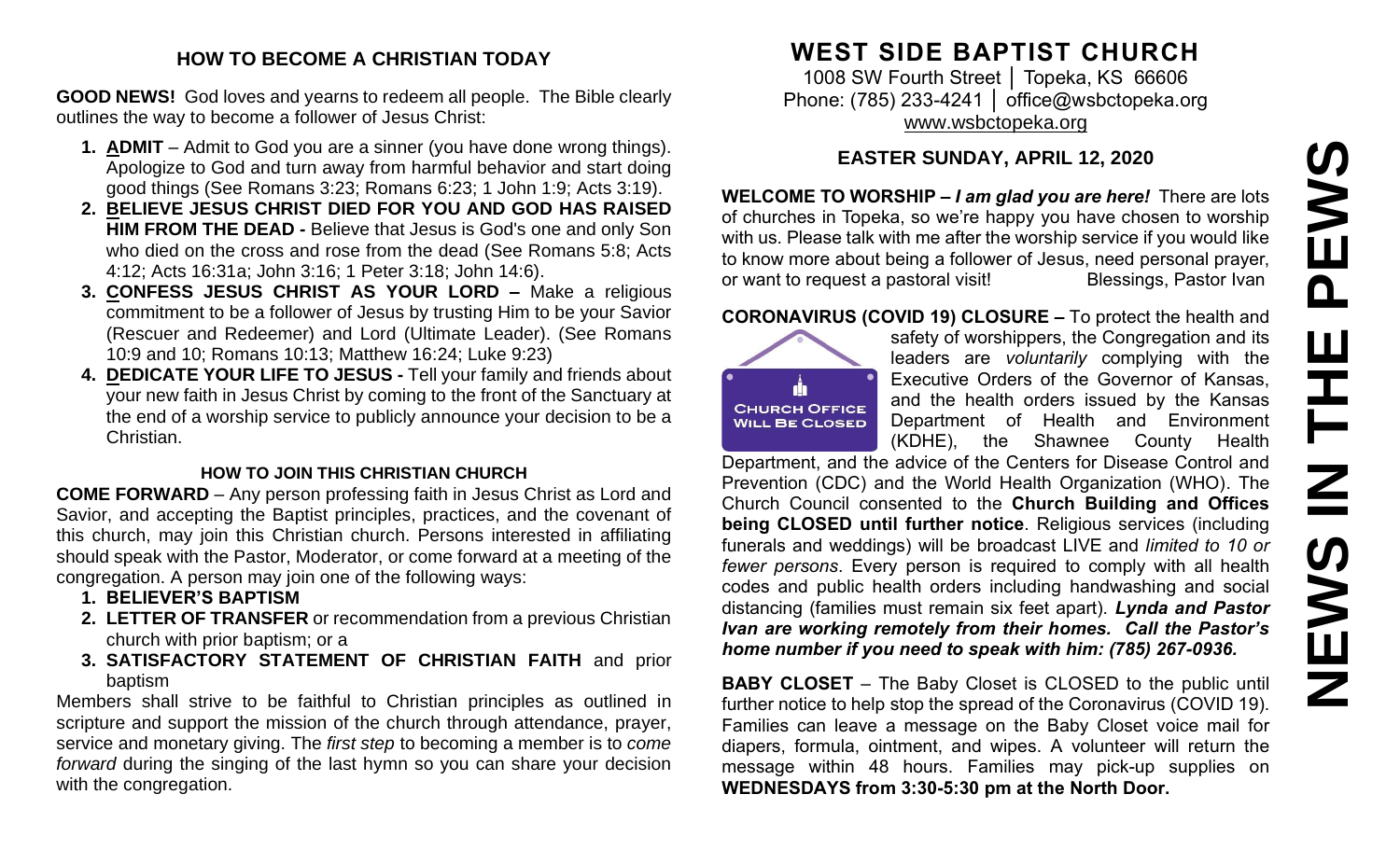#### **ADMINISTRATIVE PROFESSIONALS DAY -**

Lynda is an AMAZING church office administrator! She works hard to keep the church working - including keeping me on task. **Professionals** 



Help me honor her this year on **Administrative Professionals Day is Wednesday, April 22.** Send a card. Give a gift. Call her (she'll like the extra phone calls). Let her know you appreciate her dedication and diligence.  $\sim$  Pastor Ivan

**BACK TO BETHEL** - We will once again be providing a meal and message at **Bethel Neighborhood Center in Kansas City, KS, on each 5th Friday evening.** We will meet at the church and leave in the church van no later than 4:00pm. The other 5th Friday dates are **May 29th, July 31st and October 30th.** Please consider helping with this fun and fulfilling ministry. If you have questions, please contact Jim Goodnow at 246-1807 or [jim.goodnow@sbcglobal.net.](mailto:jim.goodnow@sbcglobal.net)

**BIBLE STUDY ONLINE at 6:30 PM** – Pastor is leading the Children's Food Program at Meadows Elementary School each morning, Monday thru Friday for the next two weeks. Therefore, **Wednesday Bible Study will occur in online in the EVENINGS at 6:30 pm on ZOOM (Meeting ID: 973 756 482 Password: 227168:).** To deter the intrusion of hackers, participants will need the Zoom Meeting Number and Password. See the instructional email Pastor sent to participants. Join this one-hour small group study of **"THE GOSPEL OF MATTHEW."** Bible studies are free and open to the public.

**CAMP SCHOLARSHIPS** - The Church Camp Scholarship program is underway for **all children and youth to earn up to \$100.00 each to help them go to a summer camp**. Students earn points for registering their attendance (**text Pastor** when you watch the Online Service) AND for volunteering to help others. *We have not received an official word from the ABCCRegion or Green Lake canceling camps*. Camp registrations and payments are due Wednesday, April 29 (fully refundable). See Pastor today for camp information, registration forms, or to make payment arrangements.

**CARE CALLS** – Pastor Ivan continues to fulfill his vows and vocational calling during this current national crisis. He will be preaching on Sundays and teaching Bible studies online, as well as calling our homebound, and making pastoral visits upon request. Please contact him at his home (785) 267-0936 if you have an emergency or need to speak with him.

#### **WEEKLY CALENDAR**

#### **SUNDAY, APRIL 12 EASTER SUNDAY**

| <b>Facebook or Youtube</b> | <b>Easter Sunrise Vigil</b> | $6:30$ am  |
|----------------------------|-----------------------------|------------|
| <b>Canceled</b>            | <b>NO Sunday School</b>     | 9:15 am    |
| <b>Facebook or Youtube</b> | Online Worship              | $10:30$ am |

#### **MONDAY, APRIL 13 OFFICE CLOSED** 9:00 am NO Baby Closet **Canceled**

#### **TUESDAY, APRIL 14 OFFICE CLOSED 6:00 pm Council of Ministries Online Zoom** 6:00 pm No Men's Chorus **Canceled**

#### **WEDNESDAY, APRIL 15 OFFICE CLOSED**

| $10:30$ am       | No Bible Study                            | <b>RESCHEDULED</b>     |
|------------------|-------------------------------------------|------------------------|
| $3:30 - 5:30$ pm | Fruit & Vegetable Food Pantry PARKING LOT |                        |
| $3:30 - 5:30$ pm | <b>Baby Closet Ministry</b>               | <b>North Door Only</b> |
| $5:30 - 6:00$ pm | <b>NO Community Supper</b>                | <b>Canceled</b>        |
| $6:00 - 7:00$ pm | <b>NO WWW Bible Clubs</b>                 | <b>Canceled</b>        |
| $6:30 - 7:00$ pm | <b>Online Bible Study</b>                 | <b>ZOOM/Facebook</b>   |
| $7:00$ pm        | NO Choir Practice (S)                     | <b>Canceled</b>        |

#### **THURSDAY, APRIL 15 OFFICE CLOSED**

| 1:00 - 3:00 pm | NO Baby Closet Ministry | <b>Canceled</b> |
|----------------|-------------------------|-----------------|
|----------------|-------------------------|-----------------|

**FRIDAY, APRIL 3 OFFICE CLOSED**

**SATURDAY, APRIL 16 OFFICE CLOSED** 1:30 pm Worship Team (S)

#### **SUNDAY, APRIL 17**

| 9:15 am  | NO Sunday School | <b>Canceled</b>            |
|----------|------------------|----------------------------|
| 10:30 am | Online Worship   | <b>Facebook or Youtube</b> |